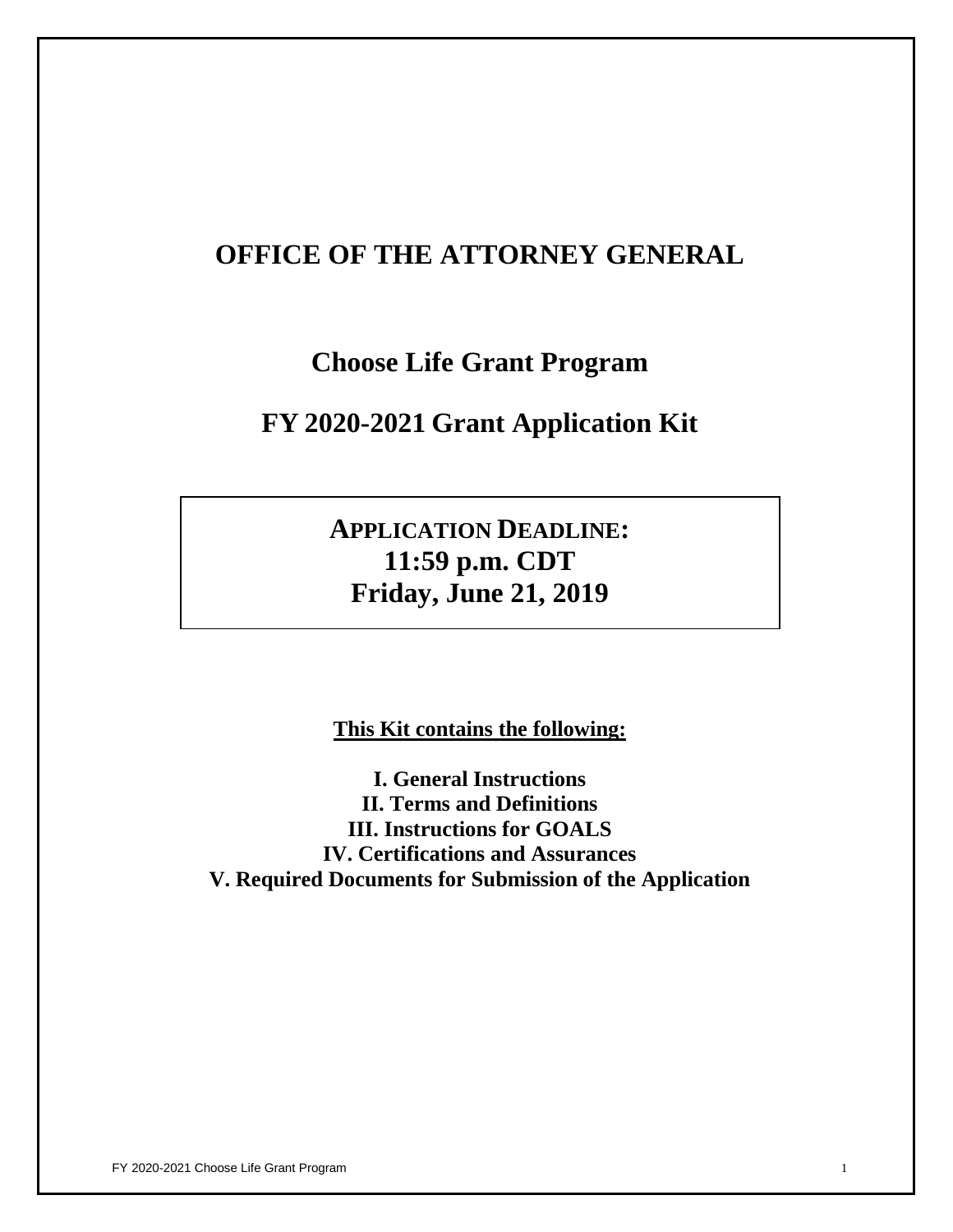# **I. GENERAL INSTRUCTIONS**

# **Choose Life Grant Program**

# **How to Obtain an Application Kit**

The Office of the Attorney General (OAG) will post the Application Kit on the OAG's official agency website at [https://www.texasattorneygeneral.gov/divisions/grants.](https://www.texasattorneygeneral.gov/divisions/grants) Updates and other helpful reminders about the application process will also be posted at this location. Potential Applicant Organizations are encouraged to refer to this site regularly.

This Application Kit provides the information and forms necessary to prepare an Application for funding through the OAG. An Applicant Organization may only submit one application under this application cycle.

# **Applicant Registration**

In order to register, an Applicant must designate one person as the point of contact to submit its grant application. To create an on-line account, the Applicant must email the following point of contact information to [Grants@oag.texas.gov:](mailto:Grants@oag.texas.gov)

- First Name
- Last Name
- Email Address
- Organization Legal Name

The point of contact will receive a welcome email from **G**rant **O**ffering and **A**pplication **L**ifecycle **S**ystem (GOALS) via the [Grants@oag.texas.gov](mailto:Grants@oag.texas.gov) email address. GOALS will prompt the point of contact to create a password. The password must be 8 characters, with at least 1 Upper Case Letter, 1 Lower Case Letter, 1 Number and 1 Special Character ( $\omega$ , #, \$, &, etc.). The Applicant may also choose to upload a Picture.

# **The OAG strongly encourages Applicants to register by Tuesday June 4, 2019 in order to have sufficient time to complete the application.**

The link for GOALS and further instructions can be found on the OAG website at: [https://www.texasattorneygeneral.gov/divisions/grants.](https://www.texasattorneygeneral.gov/divisions/grants)

# **Eligibility Questions**

After the on-line account is activated, the Applicant will be taken to the Grant Programs webpage (your homepage) in GOALS, where the Applicant will complete the Eligibility Questions under *Your Tasks*.

The Applicant will be required to answer "*Yes* or *No"* questions regarding the agency type and purpose as well as provide the Council of Governments (COG) regions and counties served. The Applicant will also be asked to provide its Legislative Districts. If the Applicant does not know its COG or Legislative District, website links are provided in the section headers to assist in obtaining that information. Completing the eligibility questions will determine which grant funding solicitation the Applicant matches.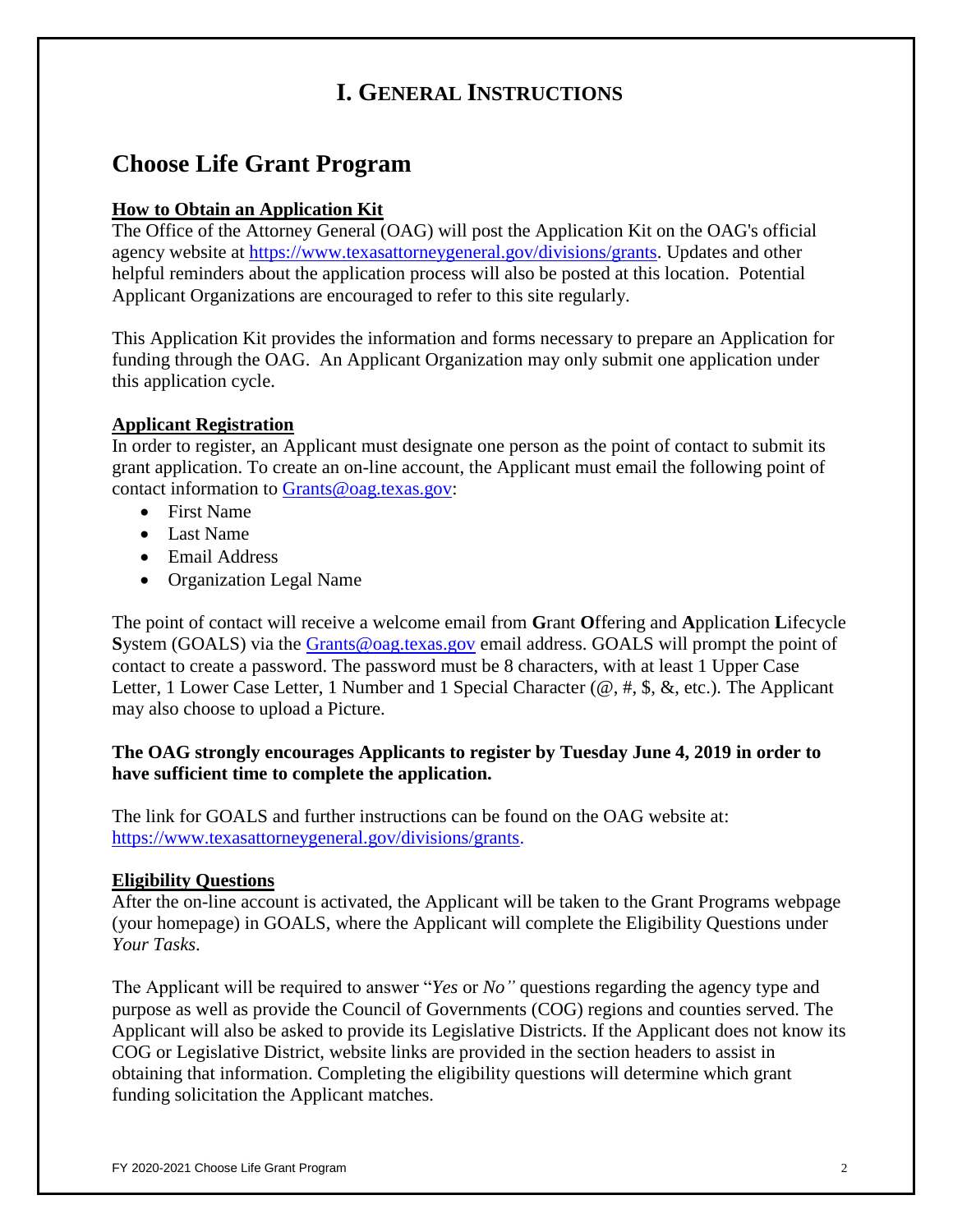Once the Eligibility Questions are complete, Select the *View Grant Programs* button at the bottom of the screen. If the Applicant matches to a grant program that has an open solicitation, select and complete the grant application for that applicable funding source.

If your Eligibility Questionnaire answers match to an open solicitation, the grant funding opportunity will appear on the screen. You may apply for these grants by clicking on the green *Apply Now* button. *Note: Hard copy or Emailed Applications will not be accepted.*

If a funding source for which the Applicant is intending to apply does not appear under *Grant Programs*, there could be two possibilities:

- A grant program to which the Applicant could potentially match is not open; or
- The answers provided in the Eligibility Questionnaire do not match any of the OAG's open grant solicitations.

Please contact the OAG at **Grants** @oag.texas.gov or (512) 936-0792 if there are any questions.

# **Application Submission – Deadline Friday June 21, 2019**

**To meet the deadline, the Application must be submitted via GOALS.** 

- One (1) application per matched funding source listed under Grant Programs.
- The following documents must be uploaded:
	- o Completed Excel Budget. Must be uploaded in MS Excel format.
	- o Attachment A (includes notarized affidavit)
	- o Attachment B

One auto-reply message per application completed and submitted will be generated by GOALS and sent to the email associated with the Applicant's on-line account.

The OAG accepts no responsibility for delays in submission, electronic or otherwise. Applicants are strongly advised to allow for and anticipate any such delays by submitting the Application as early as possible.

For security purposes, the OAG cannot accept Applications submitted in other formats, including walk-in, hand delivery, same day courier service or any other hard copy method of delivery. The OAG also will not accept email submissions.

Please contact the OAG at Grants@oag.texas.gov or (512) 936-0792 if there are any questions about the method of delivery. In order to better assist Applicants with their questions, the preferred method of contact is email. The OAG will not consider or fund an Application if it is not submitted by the due date, in the manner required.

# **Required Software**

*Microsoft Excel 97* or newer version as well as the *Internet* is required to create an on-line account, complete the Application, and apply for a grant. Please note that not all versions of Microsoft Excel are the same. If an error message is received, save the Excel document as *.xls*, instead of .*xlsx. Adobe Reader* is required to access the Application Instructions. *Adobe Reader*  can be downloaded for free at [www.adobe.com.](http://www.adobe.com/)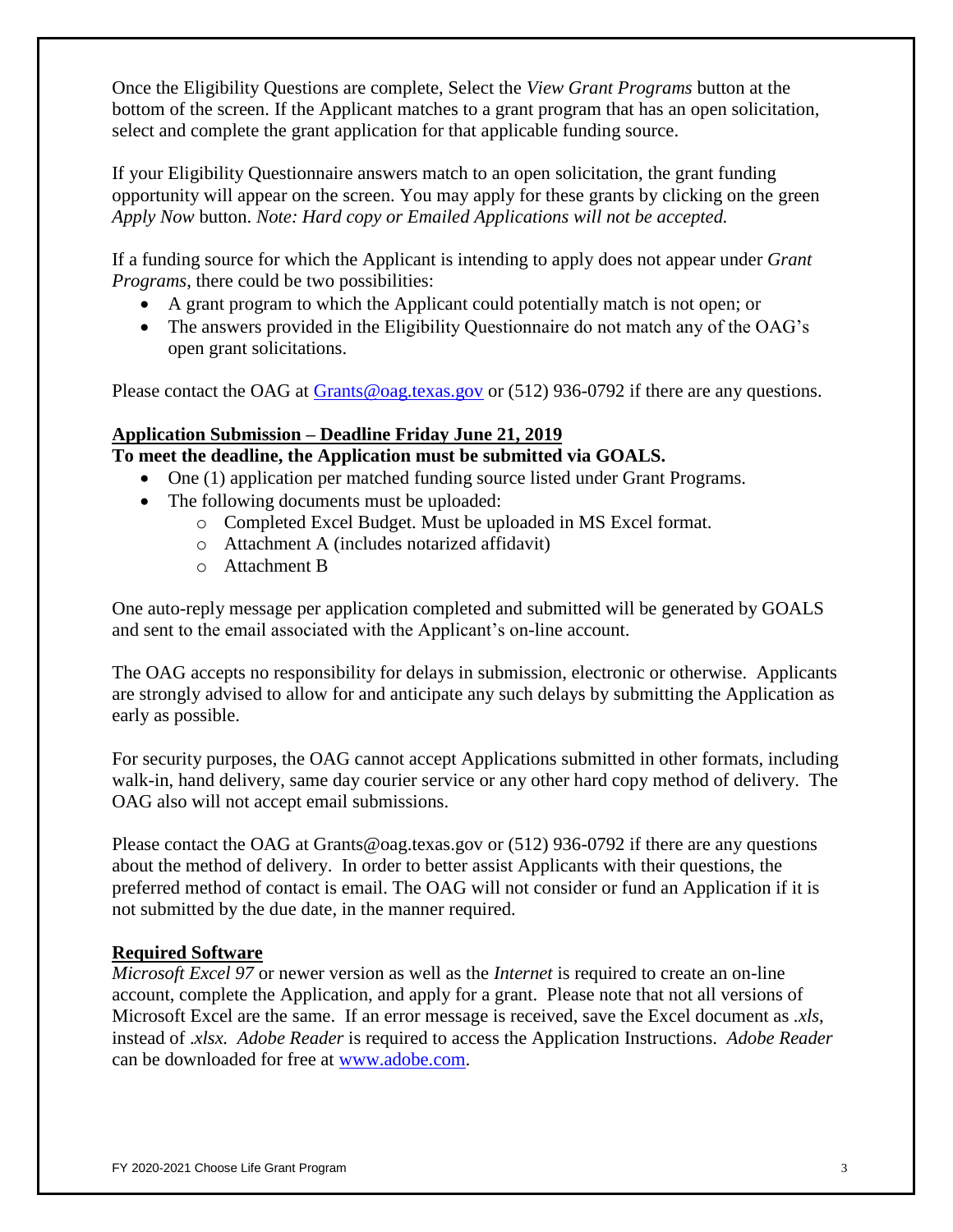# **Availability of Funds**

The Choose Life account is authorized by Chapter 504.662 of the Transportation Code, and Chapter 402.036 of the Government Code, and is funded by fees collected for the purchase of a Choose Life License Plate, as well as gifts, grants, donations and legislative appropriations. The OAG is authorized to administer grants to an eligible organization. All funding is contingent upon an appropriation to the OAG by the Texas Legislature. The OAG makes no commitment that an Application, once submitted, or a grant, once funded, will receive subsequent funding.

## **Grant Contract Period**

The term of this grant contract is one year from September 1, 2019, through August 31, 2020, with the ability for an extension of time, subject to and contingent on funding and approval by the OAG. If the OAG extends the grant contract period for more than one state fiscal year, the grantee may be required to submit additional documentation relating to the second fiscal year of the grant contract period, including an updated budget. The OAG may base its decision for a second fiscal year of funding on the grantee's first year performance, including but not limited to: the timeliness and thoroughness of reporting, effective and efficient use of grant funds and the success of the project in meeting its goals.

# **Eligible Applicant Organizations**

An Applicant Organization must be an eligible organization in this state to apply for the Choose Life Grant Program, meaning it must meet all of the following criteria:

- An organization that provides services in this state and is exempt from federal income taxation under Section 501(a), Internal Revenue Code of 1986, by being listed as an exempt charitable organization under Section  $501(c)(3)$  of that code;
- Provides counseling and material assistance to pregnant women who are considering placing their children for adoption;
- Does not charge for services provided;
- Does not provide abortions or abortion-related services or make referrals to abortion providers;
- Is not affiliated with an organization that provides abortions or abortion-related services or makes referrals to abortion providers; and
- Does not contract with an organization that provides abortions or abortion-related services or makes referrals to abortion providers.

## **Eligible Budget Categories**

The following are the only eligible budget categories. However, allocations to any of these categories are dependent upon the sole discretion of the OAG. Refer to program purpose areas and budget detail items.

- Personnel
- Fringe Benefits
- Professional and Consultant Services
- Travel
- Supplies
- Other Direct Operating Expenses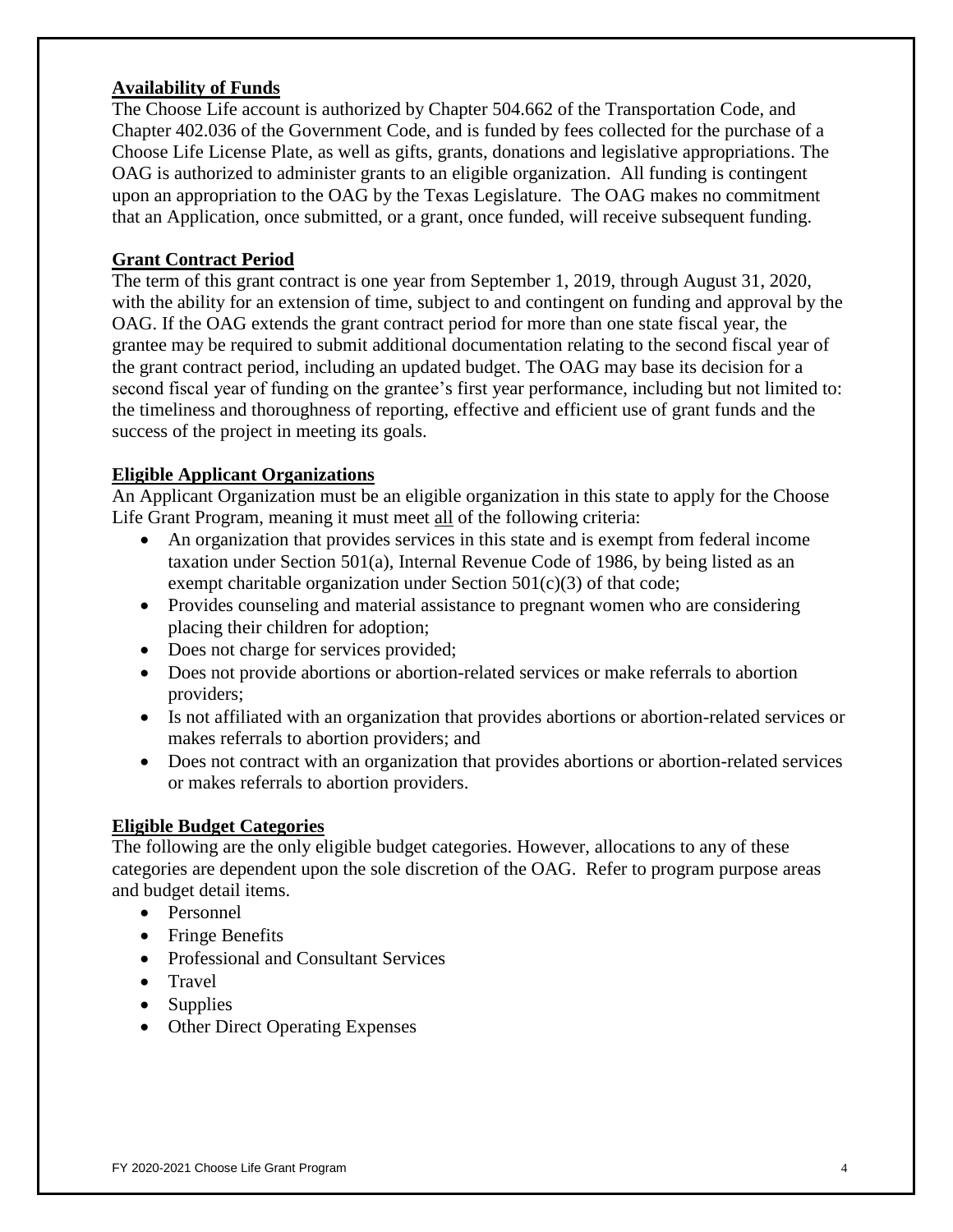# **Ineligible Costs**

Ineligible costs include, but are not limited to:

- Paying for overtime, out-of-state travel, dues, or lobbying
- Purchasing or leasing vehicles
- Purchasing promotional items or recreational activities
- Paying for travel that is unrelated to the direct delivery of services that support the OAGfunded program
- Paying consultants or vendors who participate directly in writing a grant application
- Purchasing any other products or services the OAG identifies as inappropriate or unallowable
- Any unallowable costs set forth in any applicable state or federal cost principles
- Administrative (this includes, but is not limited to equipment and office supplies), legal or capital expenses

## **Ineligible Activities**

Ineligible activities include, but are not limited to:

 Activities related to providing abortions or abortion-related services, or making referrals to abortion providers

## **Funding Level**

The minimum grant request the OAG will consider is \$1,000. Applications requesting an amount below the minimum will not be considered.

As of the date this Application Kit is published, the amount available for award in the Choose Life account is approximately \$40,000. If an application is awarded, the budget may be adjusted by the OAG.

## **Match Requirements**

There are no match requirements for the Choose Life Grant Program.

## **Volunteer Requirements**

There are no volunteer requirements for the Choose Life Grant Program.

## **State and Federal Requirements**

All Applicant Organizations should review and be familiar with the OAG administrative rules governing the Choose Life Grant Program. The administrative rules can be found at: [http://texreg.sos.state.tx.us/public/readtac\\$ext.ViewTAC?tac\\_view=5&ti=1&pt=3&ch=54&sch=](http://texreg.sos.state.tx.us/public/readtac$ext.ViewTAC?tac_view=5&ti=1&pt=3&ch=54&sch=A) [A](http://texreg.sos.state.tx.us/public/readtac$ext.ViewTAC?tac_view=5&ti=1&pt=3&ch=54&sch=A)

In addition to the OAG's administrative rules, Applicant Organizations should be familiar with the Uniform Grant Management Standards (UGMS) and relevant Code of Federal Regulations (CFR) that relate to state, and if applicable, federal grant funding.

• UGMS can be found at: <https://comptroller.texas.gov/purchasing/docs/ugms.pdf> Uniform Administrative Requirements, Cost Principles, and Audit Requirements for Federal Awards 2 CFR 200 can be found at: [http://www.ecfr.gov](http://www.ecfr.gov/)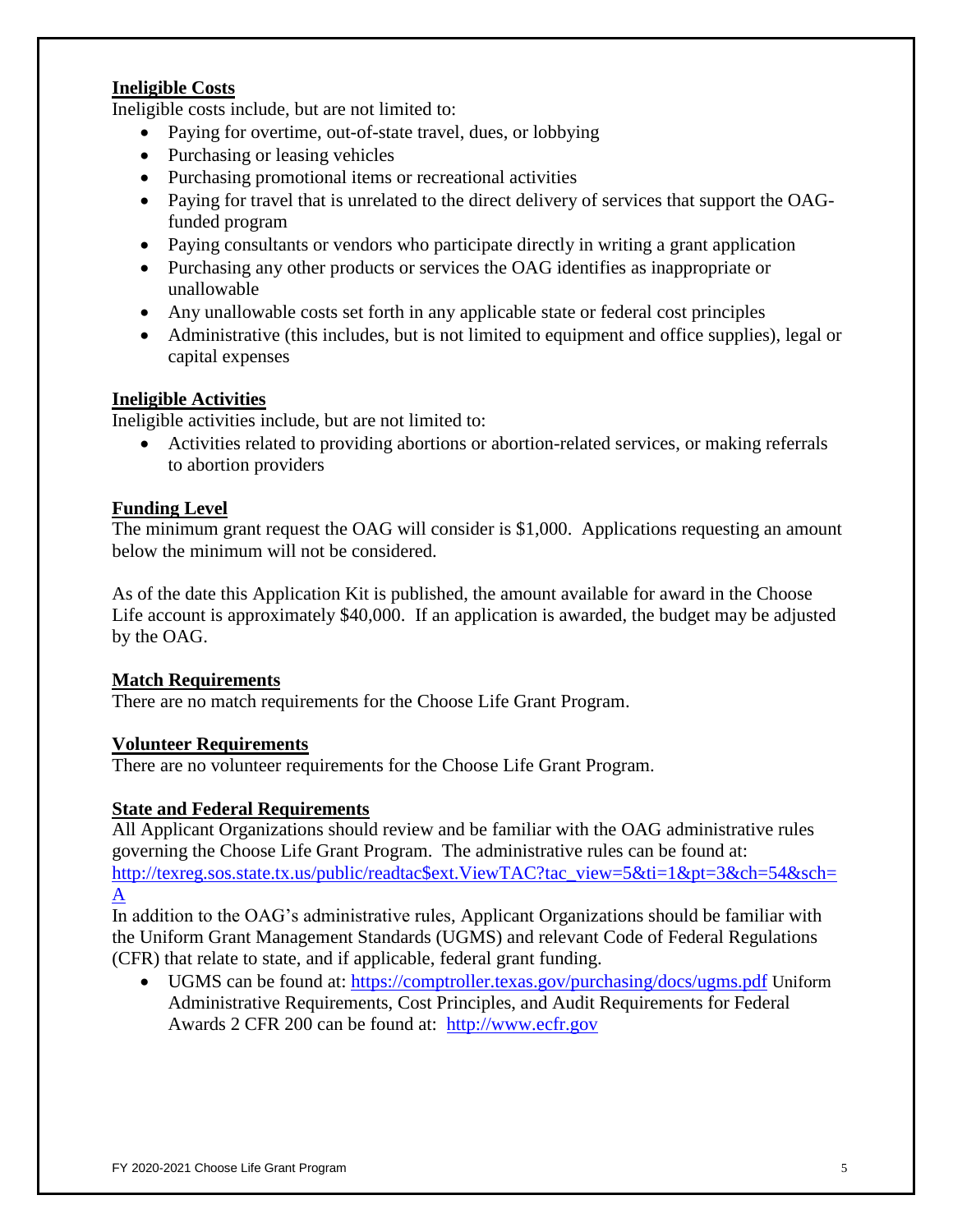# **Contact Information**

Assistance with technical questions about GOALS registration or the Application Kit is available via:

- Email: [Grants@oag.texas.gov](mailto:Grants@oag.texas.gov)
- Phone: (512) 936-0792
- GOALS: Select *Help* on the GOALS website for further assistance

Email is the preferred method for submitting questions. Each person submitting a question should include his/her name, the name of the organization, an email address, a phone number and if applicable, the Reference ID Number. Please note that OAG staff cannot assist with writing Applications or how to answer Eligibility questions.

## **Choose Life Grant Program Requirements and Definitions**

The purpose of the Choose Life Grant Program is to provide funds as described in Chapter 402 of the Government Code.

**Choose Life Grant Program Purpose Areas:** Grant contracts awarded under this Choose Life Grant Program Application Kit may be used to:

- provide for the material needs of pregnant women who are considering placing their children for adoption, including the provision of clothing, housing, prenatal care, food, utilities, and transportation,
- provide for the needs of infants who are awaiting placement with adoptive parents,
- provide training and advertising relating to adoption,
- provide pre-adoption counseling, and
- provide post-adoption counseling.

Funding for Applications may be prioritized for pre-adoption counseling, post-adoption counseling and advertising relating to adoption. Applicants are encouraged to prioritize their needs and explain the reason for their funding request.

## **Review and Scoring Process**

The OAG will review each timely, completed Application filed by an eligible Applicant Organization.

- At any time during the review process, an OAG staff member may contact the Applicant Organization for additional information.
- All areas of the budget are subject to review and approval by the OAG. Decisions related to the budget are based on both eligibility and reasonableness.
- The information provided by the Applicant Organization in the Application may be scored or reviewed.
- The OAG may check or verify any information submitted by the Applicant Organization.

## **Grant Decisions**

All grant decisions including, but not limited to, eligibility, evaluation and review, and funding rest completely within the discretionary authority of the OAG. The decisions made by the OAG are final and are not subject to appeal.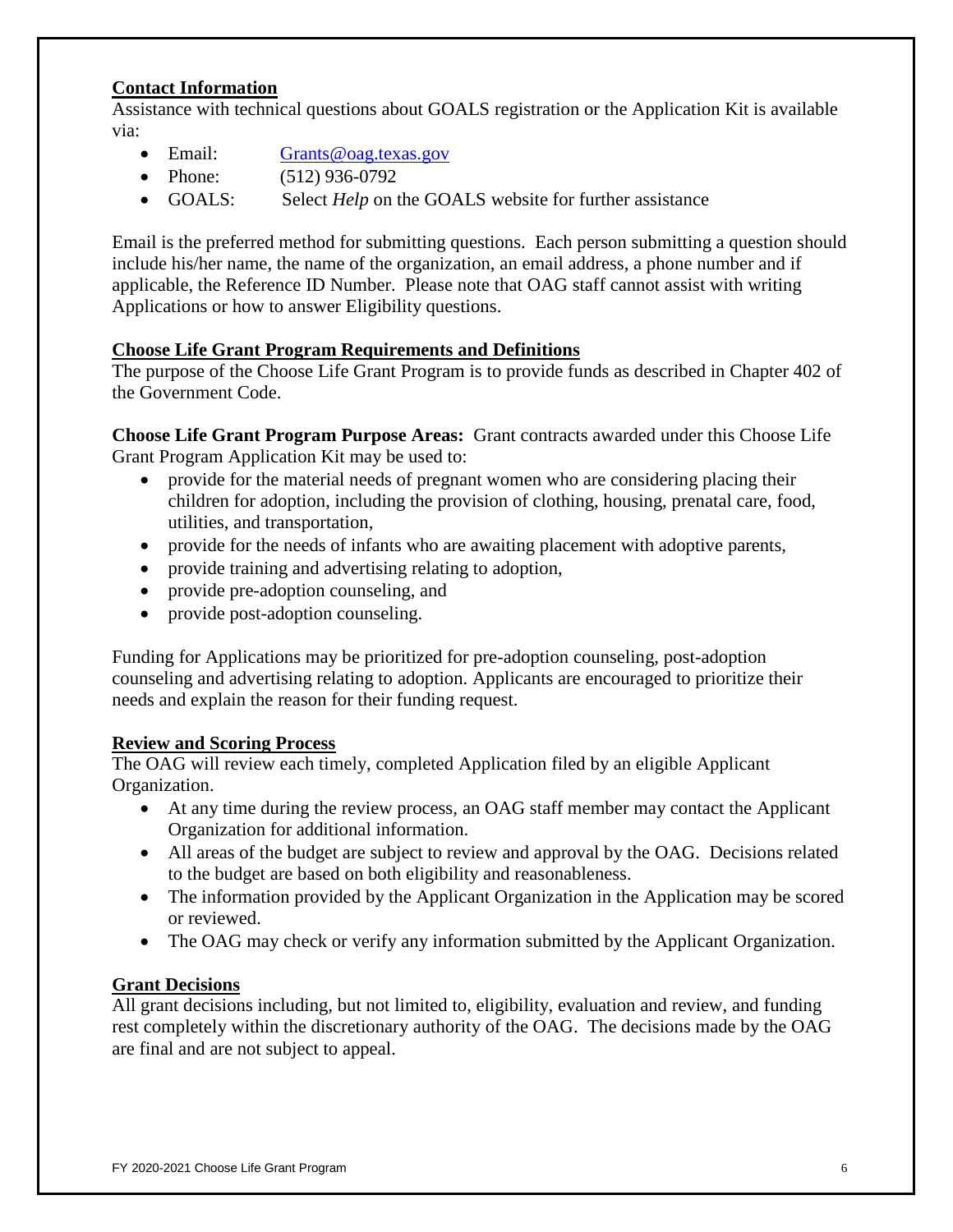The OAG is not obligated to award a grant at the total amount requested and/or within the budget categories requested. The OAG reserves the right to make awards at amounts above and/or below the stated funding levels.

# **Funding Priority**

The OAG reserves the right to consider all other appropriations or funding an Applicant Organization currently receives when making funding decisions. The OAG may give priority to programs that provide services in certain geographic or programmatic areas or other factors considered important by the OAG.

# **Grant Award Notification**

The Applicant shall be notified in writing of the OAG's decision regarding a grant award. The OAG may utilize a grant contract document and/or a notice of grant document once a decision is made to award a grant. The Applicant will be given a deadline to accept the grant award and to return the appropriate document to the OAG within the time prescribed by the OAG. An Applicant's failure to return the signed document, via DocuSign, to the OAG within the prescribed time period will be construed as a rejection of the grant award, and the OAG may deobligate funds.

# **Special Conditions**

The OAG may assign special conditions at the time of the award. Until satisfied, these special conditions may affect the Applicant Organization's ability to receive funds. If special conditions are not resolved, the OAG may de-obligate funds up to the entire amount of the grant award.

## **Reporting Requirements**

If an Application is funded, grantees will be required to report to the OAG in the manner and schedule as determined by the OAG. If Reports are not submitted by the set dates, this may affect the Applicant Organization's ability to receive funds. Reporting on grant project activities such as outputs and outcomes via semi-annual Performance Reports will be required.

## **Method of Payment**

OAG grants are paid on a cost-reimbursement basis. Grantees will be required to submit invoices monthly no later than 20 calendar days after the end of the month being reported.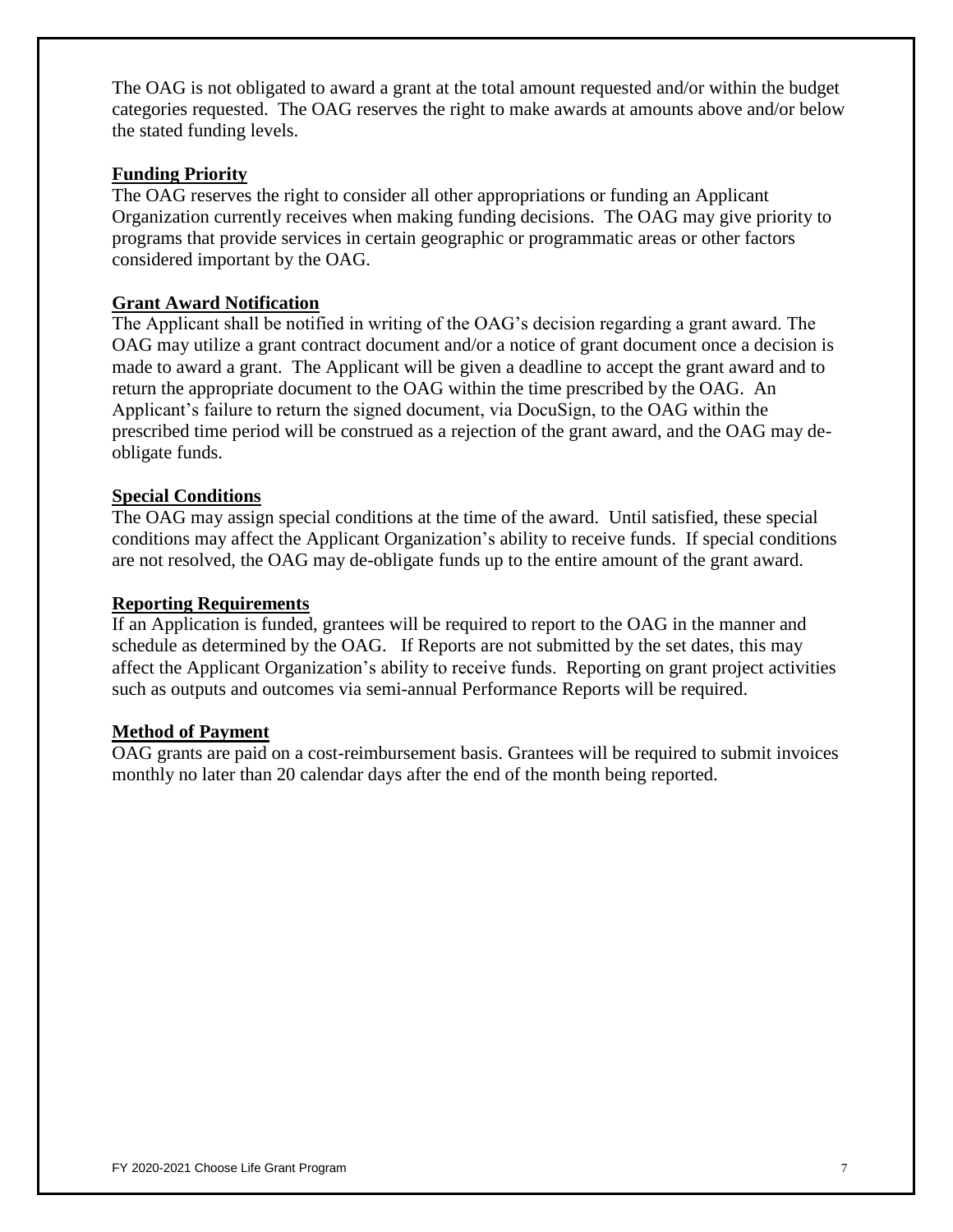# **II**. **TERMS AND DEFINITIONS**

The following are terms and definitions pertaining to the Choose Life Application Kit:

**Adoption-Related Advertising**: To promote or publicize information directly related to adoption as it pertains to the Choose Life Grant Program, via print, broadcast or social media; direct mail or e-mail; or other appropriate methods of disseminating information.

**Adoption-Related Training**: Providing training sessions and conferences related to adoption, as well as providing materials, books, manuals, pamphlets or electronic media about adoption.

**Clothing**: Garments, apparel, shoes and other attire for pregnant women who are considering placing their children for adoption.

**Food**: Any nourishing substance that is consumed, eaten, drunk or otherwise taken into the body to sustain life, provide energy, or promote well-being for pregnant women who are considering placing their children for adoption.

**Housing**: Shelter, lodging or dwelling place for pregnant women who are considering placing their children for adoption.

**Material Needs**: Includes the provision of clothing, housing, prenatal care, food, utilities and transportation for pregnant women who are considering placing their children for adoption.

**Needs of Infants**: Health, medical, dietary, food, clothing, shelter, and other related necessities for an infant who is awaiting placement with adoptive parents.

**Post-Adoption Counseling**: Specialized area of counseling to strengthen and assist in the adjustment process after placement.

**Pre-Adoption Counseling**: Specialized area of counseling that offers education, guidance, assistance with decision-making and relational issues, and support for the journey prior to placing a child for adoption.

**Prenatal Care:** Any health-related care given to women while they are pregnant and considering placing their children for adoption.

**Transportation**: The act or means of traveling from one place to another for women who are considering placing their children for adoption.

**Utilities**: Service provided by a public service, including electricity, gas or water for pregnant women who are considering placing their children for adoption.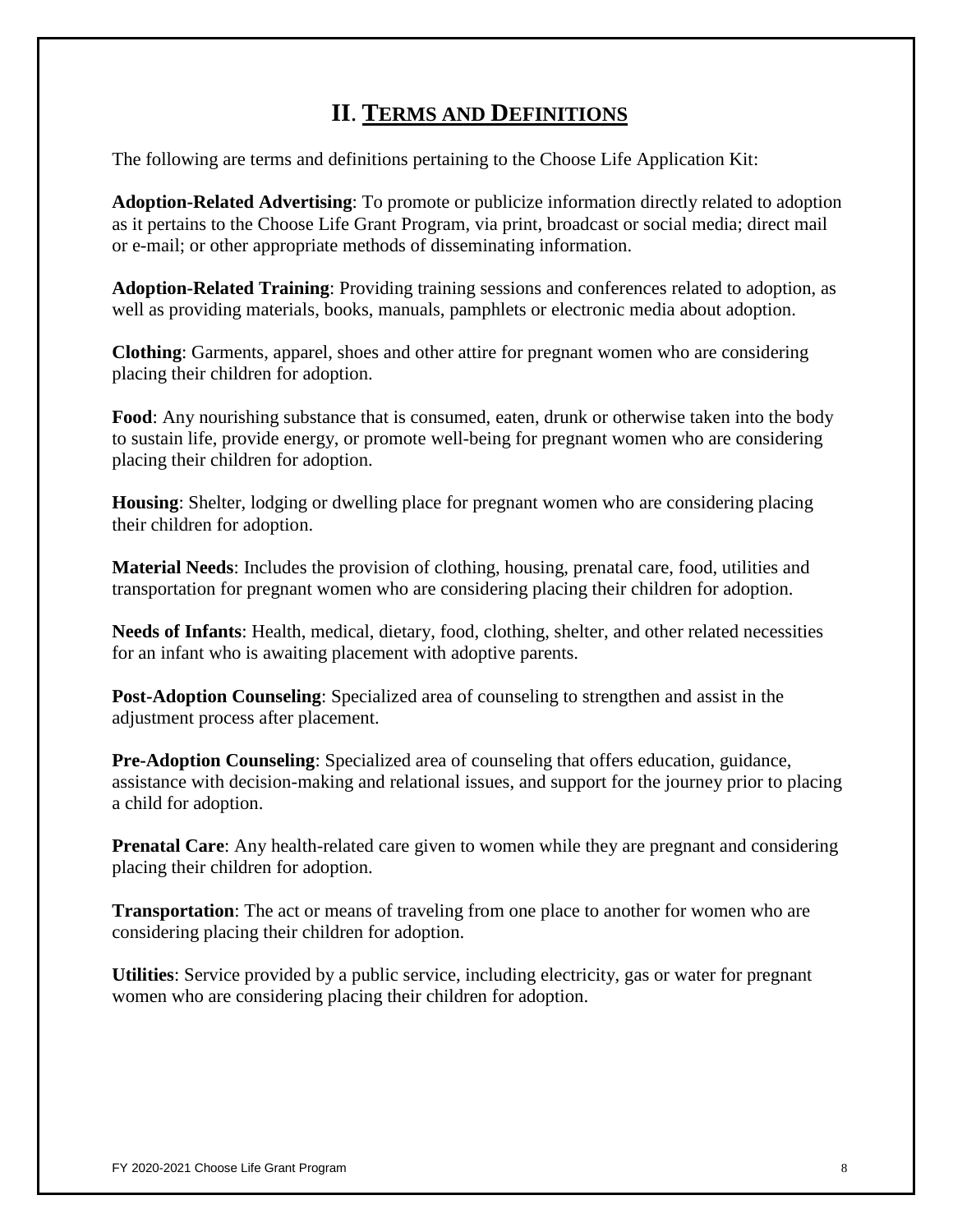# **III. Instructions for GOALS**

# **GENERAL INSTRUCTIONS**

Answer the questions only in the space provided. Only answered questions will be reviewed or scored. Not all questions on this Application have instructions listed below. The instructions provided are to clarify and provide specific information where necessary. Every question should be answered in GOALS.

# **SPECIFIC FORM INSTRUCTIONS**

# **GENERAL INFORMATION FORM**

## **Identify which type of organization you are**:

- Non-Profit
- Local Unit of Government
- Statewide Governmental Entity

#### **Organization Information**

- Applicant's Doing Business As (dba):
- Program/Division/Unit Which Would Be Administering Grant
	- o If applicable, enter a sub-agency. For example, if a city is applying, they could enter their police department or a state agency could enter their victim outreach section.
- Federal Employer (Tax) ID Number (EIN)
	- o EIN is issued by the Internal Revenue Service (IRS)
- Texas Vendor ID Number (VIN)
	- o VIN is issued by the Texas Comptroller

#### **Mailing Address**

Enter Organization mailing address.

#### **Grant Contact**

Enter the contact information for the person the OAG may contact directly for an immediate response and/or changes regarding the grant.

#### **Authorized Official**

Enter the contact information for the person authorized to apply for, accept, decline, or cancel the grant. This person signs all grant adjustment requests, inventory reports, progress reports and financial reports as well as any other official documents related to the grant.

#### **Alternate Designee**

Enter the contact information for the person designated by the Authorized Official to sign invoices for the agency (*i.e.,* Executive Director, Financial Director, Auditor, Treasurer, etc.).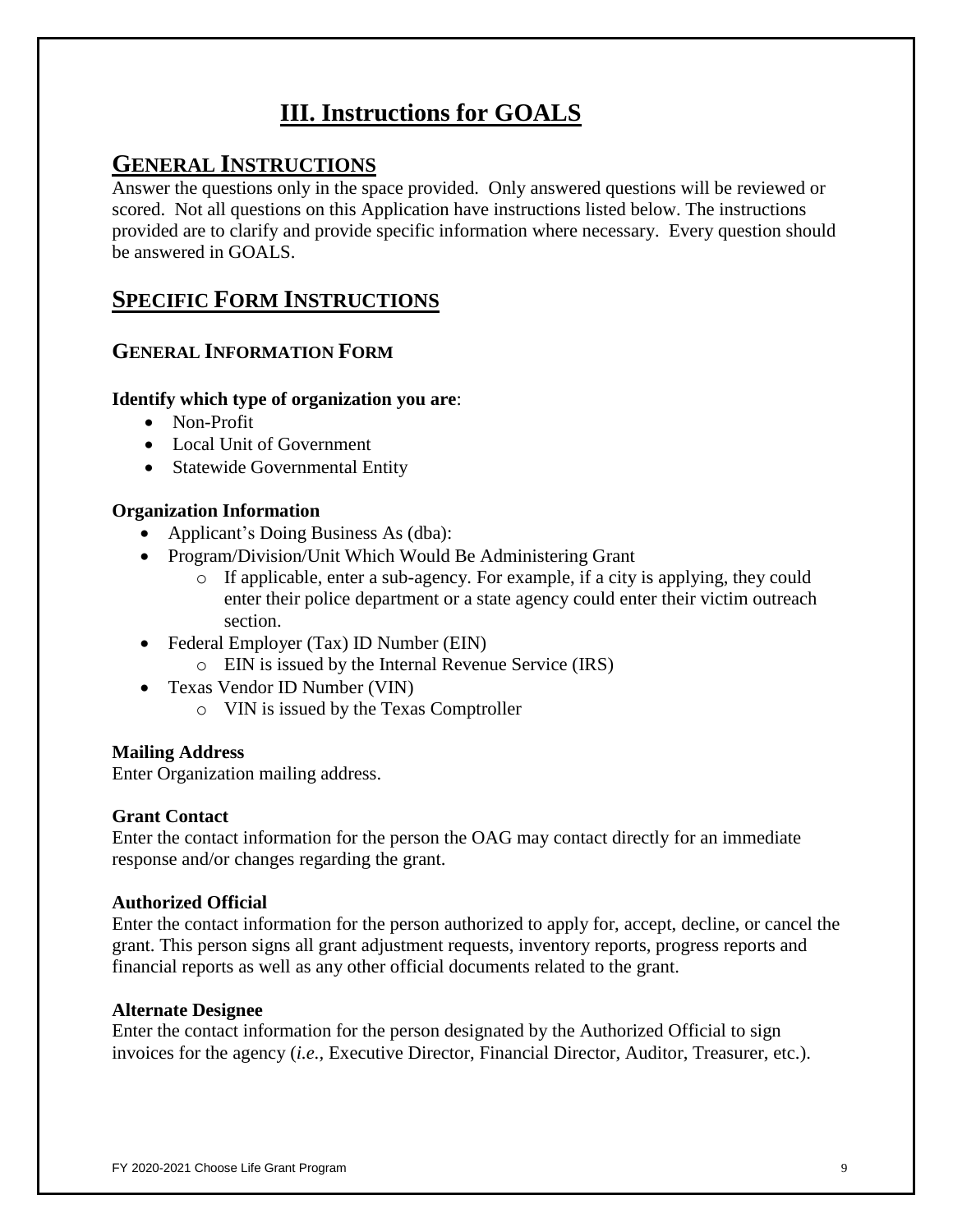# **Project Financial Officer**

Enter the contact information for the person the OAG contacts with inquiries regarding budget and/or invoice expenditure reimbursements.

# **CHOOSE LIFE GRANT APPLICATION FORM**

# **Organization**

Identifying and contact information:

- Reference ID Number This number will automatically be entered for the Applicant.
- Legal Name of Applicant Enter the legal name of Applicant Organization.
- Name of Agency Contact and Agency Contact's Telephone Number Provide a contact name and phone number in the event the OAG has any questions about the Application.

# **Eligibility**

Input "Yes" or "No" next to each of the items listed. Do not leave any blanks. Note: If you cannot answer in the affirmative, you are not an eligible Applicant Organization.

# **Organization and Grant Narrative Questions**

All responses must fit in the text boxes provided not to exceed maximum word limit. It is highly recommended that responses be written on a separate document, then cut and pasted into GOALS.

# **BUDGET EXCEL WORKBOOK**

The Budget Excel Workbook is located on the main Application page under "Task." Download the budget template, complete and upload.

- Enter Reference ID Number, the number assigned to your Application;
- Enter Legal Name of Applicant (Agency's Legal Name); and
- Ensure the listed Funding Source (Name of Grant) is correct.

The Excel budget consists of allowable items under the categories of: Personnel; Fringe Benefits; Professional and Consultant Services; Travel; Supplies; and Other Direct Operating Costs (Other DOE). Where applicable provide a description next to the allowable items for this Choose Life Grant Application. If there are other allowable items not listed below or more space is needed, provide a description next to "Other Allowable Items" under the appropriation budget category. Enter the dollar amount for the allowable item requested with this Choose Life Grant Application. The total will auto calculate. This will be the total requested for this Choose Life Grant Application.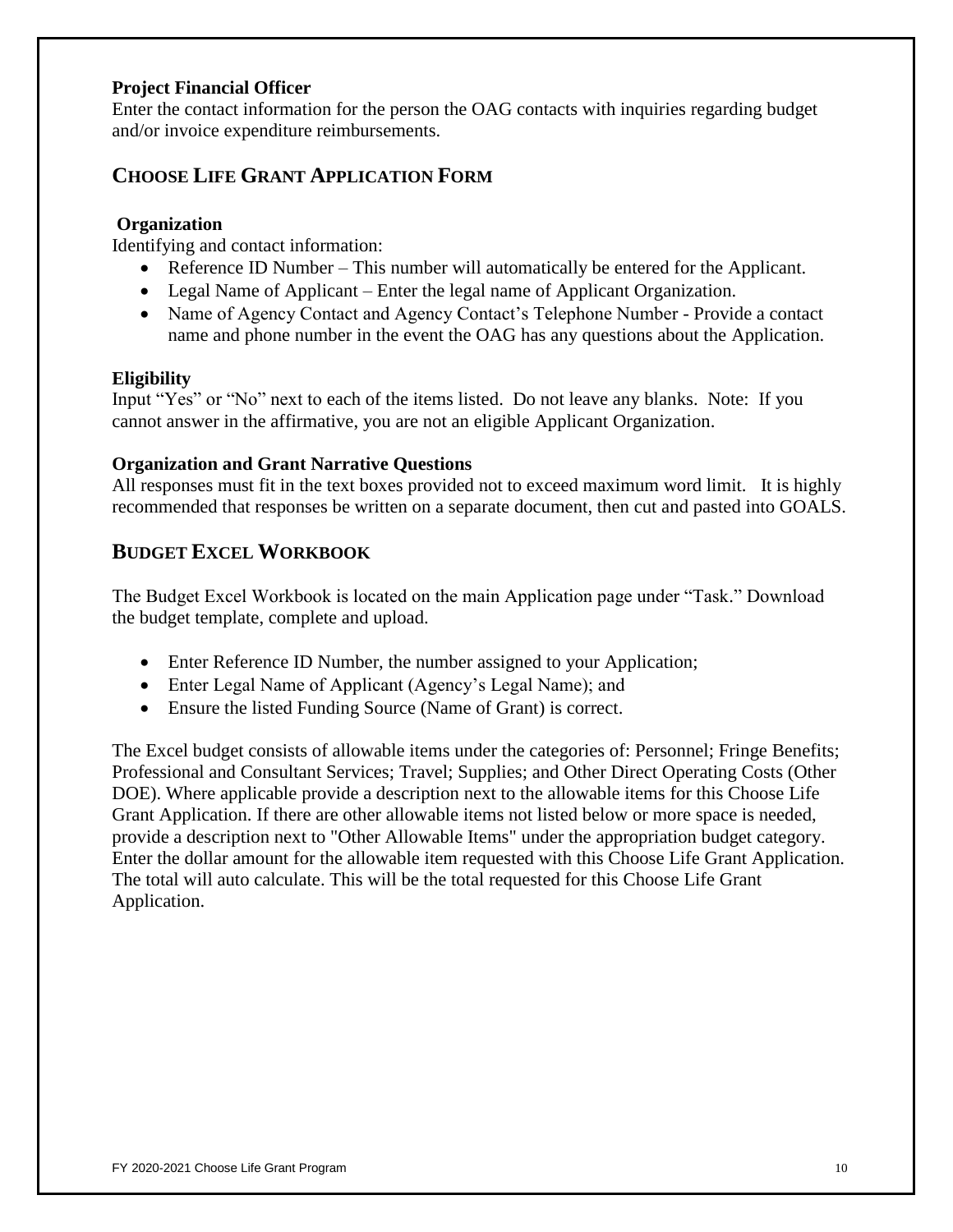# **IV. OAG Certifications and Assurances**

## **THE OAG HAS ADOPTED THE FOLLOWING CERTIFICATIONS AND ASSURANCES AS APPLICABLE TO ALL RECIPIENTS OF CHOOSE LIFE FUNDS**.

The Applicant Organization agrees to:

(1) Comply with Texas Government Code, Chapter 573, by ensuring that no officer, employee, or member of the Applicant Organization's governing body or of the Applicant Organization's contractor shall vote or confirm the employment of any person related within the second degree of affinity or the third degree of consanguinity to any member of the governing body or to any other officer or employee authorized to employ or supervise such person unless otherwise provided by law as applicable under Texas Government Code, Chapter 2252 or Chapter 783. This prohibition shall not prohibit the employment of a person who shall have been continuously employed for a period of two (2) years, or such other period stipulated by local law, prior to the election or appointment of the officer, employee, or governing body member related to such person in the prohibited degree.

(2) Comply, as applicable, with Texas Government Code, Chapter 552, ("Texas Public Information Act") which requires the public information that is collected, assembled or maintained by the Applicant Organization relative to a project to be available to the public during normal business hours, unless otherwise provided by law as applicable under Texas Government Code, Chapter 2252 or court order.

(3) Comply with Texas Family Code, Section 231.006, which prohibits payments to a person who is in arrears on child support payments.

(4) Agree that, when incorporated into a grant award or contract, these standard assurances become terms or conditions for receipt of grant funds and that the Applicant Organization shall maintain an appropriate contract administration system to ensure that all terms, conditions, and specifications are met.

(5) Comply with the Texas Family Code, Section 261.101, which requires reporting of all suspected cases of child abuse to local law enforcement authorities and to the Texas Department of Child Protective and Regulatory Services. Applicant Organization shall also ensure that all program personnel are properly trained and aware of this requirement.

(6) Comply, as applicable, with all federal statutes relating to nondiscrimination. These include, but are not limited to, the following: (a) Title VI of the Civil Rights Act of 1964 (P.L. 88-352) which prohibits discrimination on the basis of race, color or national origin; (b) Title IX of the Education Amendments of 1972, as amended (20 U.S.C. 1681-1683, and 1685-1686), which prohibits discrimination on the basis of sex; (c) Section 504 of the Rehabilitation Act of 1973, as amended (29 U.S.C. 794), which prohibits discrimination on the basis of handicaps and the Americans With Disabilities Act of 1990; (d) the Age Discrimination Act of 1974, as amended (42 U.S.C. 6101-6107), which prohibits discrimination on the basis of age; (e) the Drug Abuse Office and Treatment Act of 1972 (P.L. 92-255), as amended, relating to nondiscrimination on the basis of drug abuse; (f) the Comprehensive Alcohol Abuse and Alcoholism Prevention, Treatment and Rehabilitation Act of 1970 (P.L. 91-616), as amended, relating to the nondiscrimination on the basis of alcohol abuse or alcoholism; (g) 523 and 527 of the Public Health Service Act of 1912 (42 U.S.C. 290 dd-3 and 290 ee-3), as amended, relating to confidentiality of alcohol and drug abuse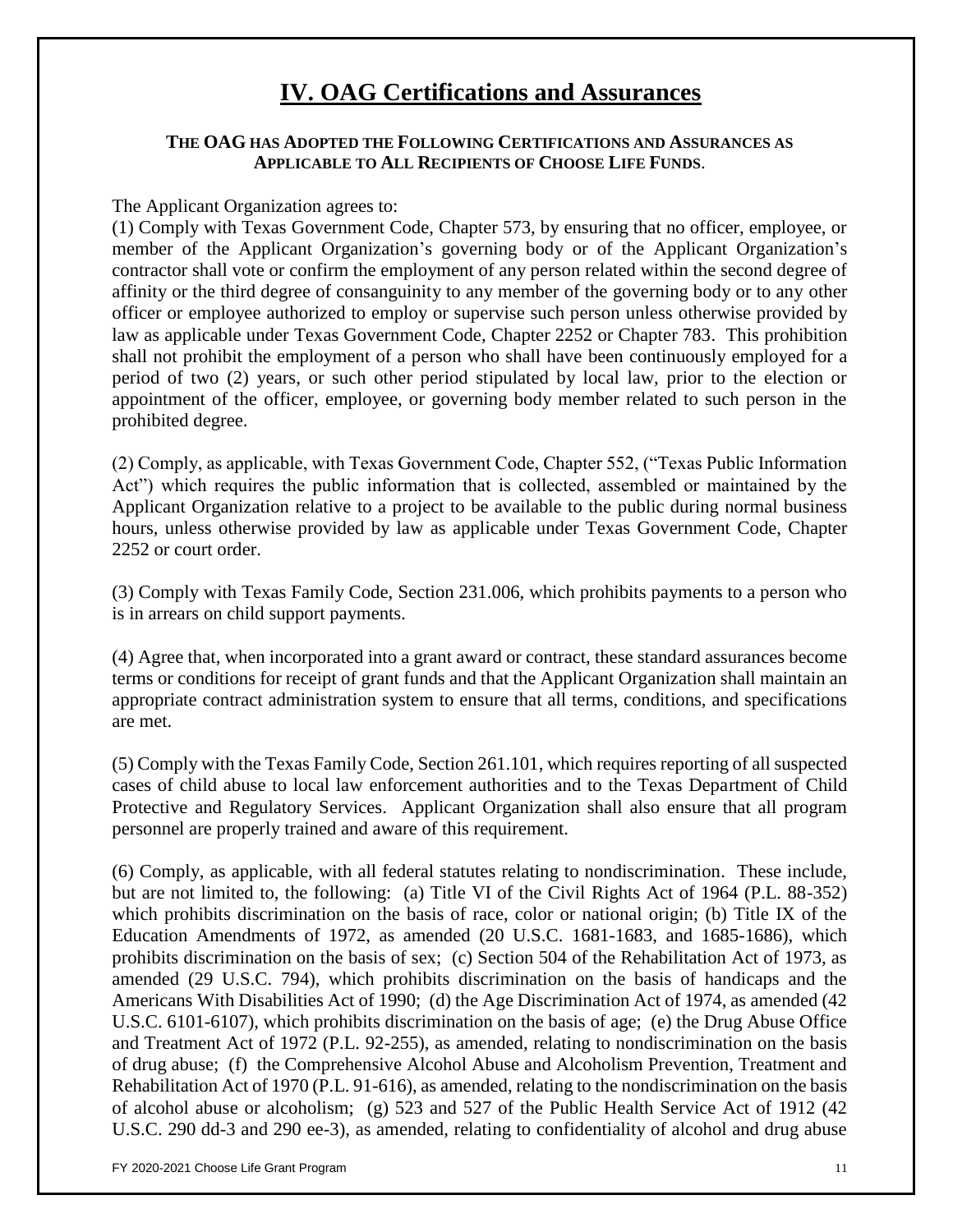patient records; (h) Title VIII of the Civil Rights Act of 1968 (42 U.S.C. 3601 et seq.), as amended, relating to nondiscrimination in the sale, rental or financing of housing; (i) any other nondiscrimination provisions in the specific statute(s) under which application for Federal assistance is being made; and (j) the requirements of any other nondiscrimination statute(s) which may apply to the application.

(7) Comply, as applicable, with the requirements of the provisions of the Uniform Relocation Assistance and Real Property Acquisitions Act of 1970 (P. L. 91-646) which provide for fair and equitable treatment of persons displaced or whose property is acquired as a result of Federal or federally assisted programs. These requirements apply to all interests in real property acquired for project purposes regardless of Federal participation in purchases.

(8) Comply, as applicable, with the provisions of the Hatch Political Activity Act (5 U.S.C. 7321- 29) which limit the political activity of employees whose principal employment activities are funded in whole or in part with Federal funds.

(9) Comply with the minimum wage and maximum hours provisions of the Federal Fair Labor Standards Act and the Intergovernmental Personnel Act of 1970, as applicable.

(10) Comply, as applicable, with the flood insurance purchase requirements of 102(a) of the Flood Disaster Protection Act of 1973, Public Law 93-234. Section 102 (a) requires the purchase of flood insurance in communities where such insurance is available as a condition for the receipt of any Federal financial assistance for construction or acquisition proposed for use in any area that has been identified by the Secretary of the Department of Housing and Urban Development as an area having special flood hazards.

(11) Comply, as applicable, with environmental standards which may be prescribed pursuant to the following: (a) institution of environmental quality control measures under the National Environmental Policy Act of 1969 (P.L. 91-190) and Executive Order (EO) 11514; (b) notification of violating facilities pursuant to EO 11738; (c) protection of wetlands pursuant to EO 11990; (d) evaluation of flood hazards in floodplains in accordance with EO 11988; (e) assurance of project consistency with the approved State management program developed under the Coastal Zone Management Act of 1972 (16 U.S.C. 1451 et seq.); (f) conformity of federal actions to State (Clear Air) Implementation Plans under Section 176(c) of the Clear Air Act of 1955, as amended (42 U.S.C. 7401 et seq.); (g) protection of underground sources of drinking water under the Safe Drinking Water Act of 1974, as amended (P.L. 93-523); and (h) protection of endangered species under the Endangered Species Act of 1973, as amended, (P.L. 93-205).

(12) Comply, as applicable, in assisting the awarding agency in assuring compliance with Section 106 of the National Historic Preservation Act of 1966, as amended (16 U.S.C. 470), EO 11593 (identification and protection of historic properties), and the Archaeological and Historic Preservation Act of 1974 (16 U.S.C. 469a-1 et seq.).

(13) Comply, as applicable, with the Lead-Based Paint Poisoning Prevention Act (42 U.S.C. 4801 et seq.) which prohibits the use of lead-based paint in construction or rehabilitation of residential structures.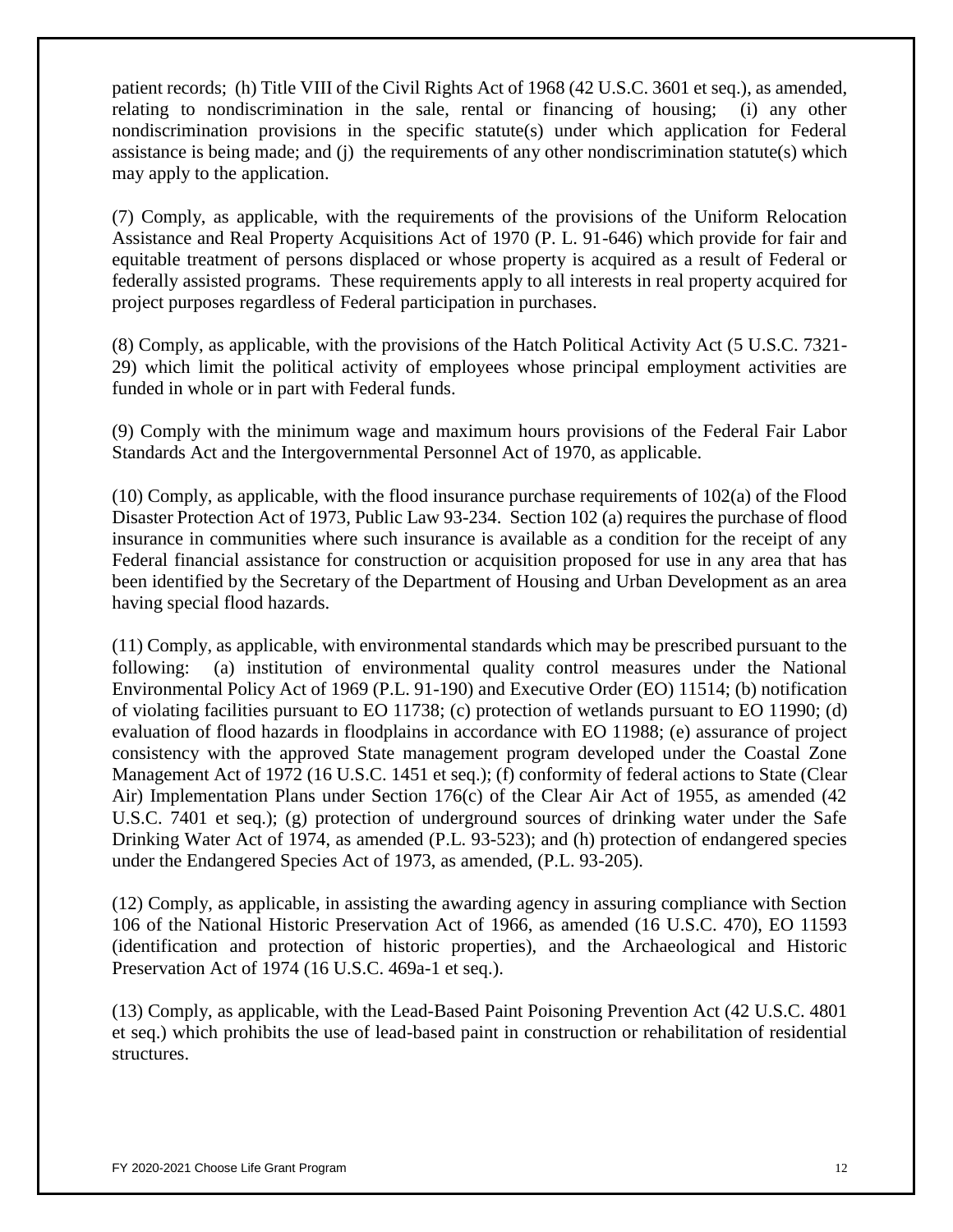(14) Comply, as applicable, with Public Law 103-277, also known as the Pro-Children Act of 1994 (Act), which prohibits smoking within any portion of any indoor facility used for the provision of services for children as defined by the Act.

(15) Comply, as applicable, with all federal and state tax laws, and are solely responsible for filing all required state and federal tax forms.

(16) Comply with all applicable state requirements governing this program.

(17) Certify, as a signatory party to the grant contract, that it is not debarred or suspended or otherwise excluded from or ineligible for participation in federal assistance programs.

(18) Comply with the applicable provisions of the model HIV/AIDS work place guidelines of the Texas Department of State Health Services as required by the Texas Health and Safety Code, Ann., Sec. 85.001, et seq.

# **Other Certifications and Assurances**

# **EQUAL EMPLOYMENT OPPORTUNITY PROGRAM CERTIFICATION**

The Applicant Organization certifies that if it is required to file an Equal Employment Opportunity Plan (EEOP), the Applicant Organization will do so in compliance with the applicable federal requirements.

# **DISCLOSURE AND CERTIFICATION REGARDING LOBBYING**

The Applicant Organization certifies:

1. No federal/state appropriated funds have been paid or will be paid to any person for influencing or attempting to influence an officer or employee of any agency, a member of Congress or the Texas Legislature, or an employee of a member of Congress or the Texas Legislature in connection with the awarding of any federal/state contract, the making of any federal/state grant, the making of any federal/state loan, the entering into of any cooperative agreement, and the extension, continuation, renewal, amendment, or modification of any federal/state contract, grant, loan, or cooperative agreement; and

2. If any non-federal/state funds have been paid or will be paid to any person for influencing or attempting to influence an officer or employee of any agency, a member of Congress or the Texas Legislature, an officer or employee of Congress or the Texas Legislature, or an employee of a member of Congress or the Texas Legislature in connection with this federal/state contract, grant, loan, or cooperative agreement, the undersigned shall contact the OAG for the "Disclosure Form to Report Lobbying."

# **NON-PROCUREMENT DEBARMENT CERTIFICATION**

The Applicant Organization certifies that it and its principals:

(a) Are not presently debarred, suspended, proposed for debarment, declared ineligible, sentenced to a denial of Federal or State benefits by a State or Federal court, or voluntarily excluded from covered transactions by any Federal department or agency;

(b) Have not within a three-year period preceding this application been convicted of or had a civil judgment rendered against them for commission of fraud or a criminal offense in connection with obtaining, attempting to obtain, or performing a public (Federal, State, or local) transaction or contract under a public transaction; violation of Federal or State antitrust statutes or commission of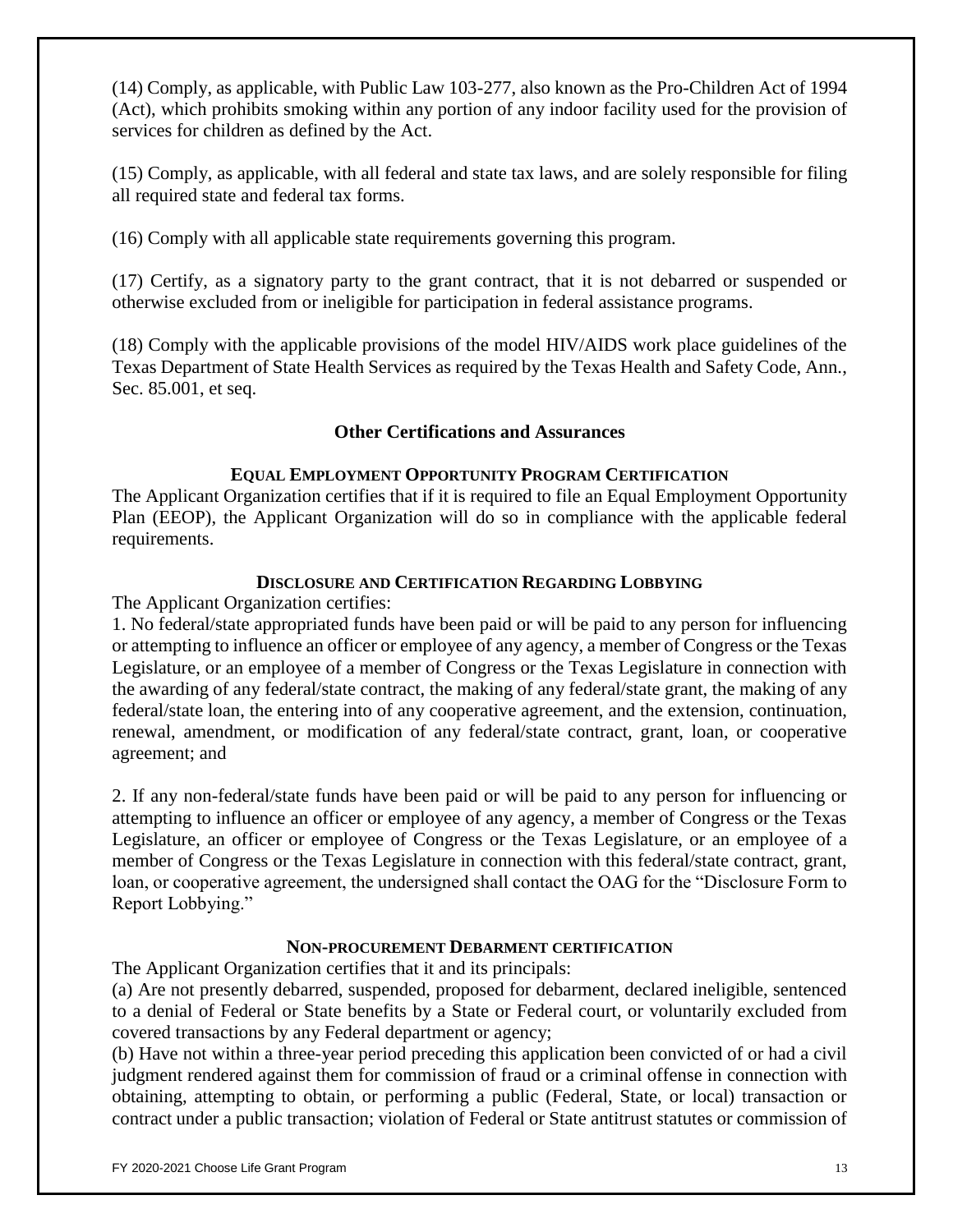embezzlement, theft, forgery, bribery, falsification or destruction of records, making false statements, or receiving stolen property;

(c) Are not presently indicted for or otherwise criminally or civilly charged by a governmental entity (Federal, State, or local) with commission of any of the offenses enumerated in paragraph (b) of this certification; and

(d) Have not within a three-year period preceding this application had one or more public transactions (Federal, State, or local) terminated for cause or default. Tex. Gov't Code § 2155.077.

If Applicant Organization is unable to certify to any of the statements in this Non-procurement Debarment certification, the Applicant Organization shall attach an explanation. Funding is contingent upon OAG review of this explanation.

#### **DRUG-FREE WORKPLACE CERTIFICATION**

As applicable, the Applicant Organization certifies that it will provide a drug-free workplace by: A. Publishing a statement notifying employees/assignees that the unlawful manufacture, distribution, dispensing, possession, or use of a controlled substance is prohibited in the Applicant Organization's workplace and specifying the actions that will be taken against employees for violation of such prohibition.

B. Establishing a drug-free awareness program to inform employees/assignees about:

1. The dangers of drug abuse in the workplace;

2. The Applicant Organization's policy of maintaining a drug-free workplace;

3. Any available drug counseling, rehabilitation, and employee assistance programs; and

4. The penalties that may be imposed upon employees/assignees for drug abuse violations.

C. Making it a requirement that each employee/assignee to be engaged in the performance of the grant be given a copy of the statement required by paragraph (A).

D. Notifying the employee/assignee in the statement required by paragraph (A) that, as a condition employment/assignment under the grant, the employees/assignee will:

1. Abide by the terms of the statement, and

2. Notify the Applicant Organization and the OAG of any criminal drug statute conviction for a violation occurring in the workplace not later than five days after such conviction.

E. Notifying the agency within ten days after receiving notice under subparagraph (D) (2) from an employee/assignee or otherwise receiving actual notice of such conviction.

F. Taking one of the following actions with respect to any employee/assignee so convicted:

1. Taking appropriate personnel action with respect to any employee/assignee so convicted;

2. Requiring such employee/assignee to participate satisfactorily in drug abuse assistance or rehabilitation program approved for such purposes by a federal, state, or local health, law enforcement, or other appropriate agency.

G. Making a good faith effort to continue to maintain a drug-free workplace through the implementation of paragraphs  $(A)$ ,  $(B)$ ,  $(C)$ ,  $(D)$ ,  $(E)$ , and  $(F)$ .

#### **ANNUAL SINGLE AUDIT CERTIFICATION**

As applicable, the Applicant Organization certifies to the best of their knowledge and belief that one of the following applicable requirements will be met:

1. The Applicant Organization currently expends \$750,000 or more, in combined federal funds during the fiscal year; and, therefore, is required to submit an annual single audit by an independent auditor made in accordance with the Single Audit Act Amendments of 1996 and Uniform Administrative Requirements, Cost Principles, and Audit Requirements for Federal Awards 2 CFR 200.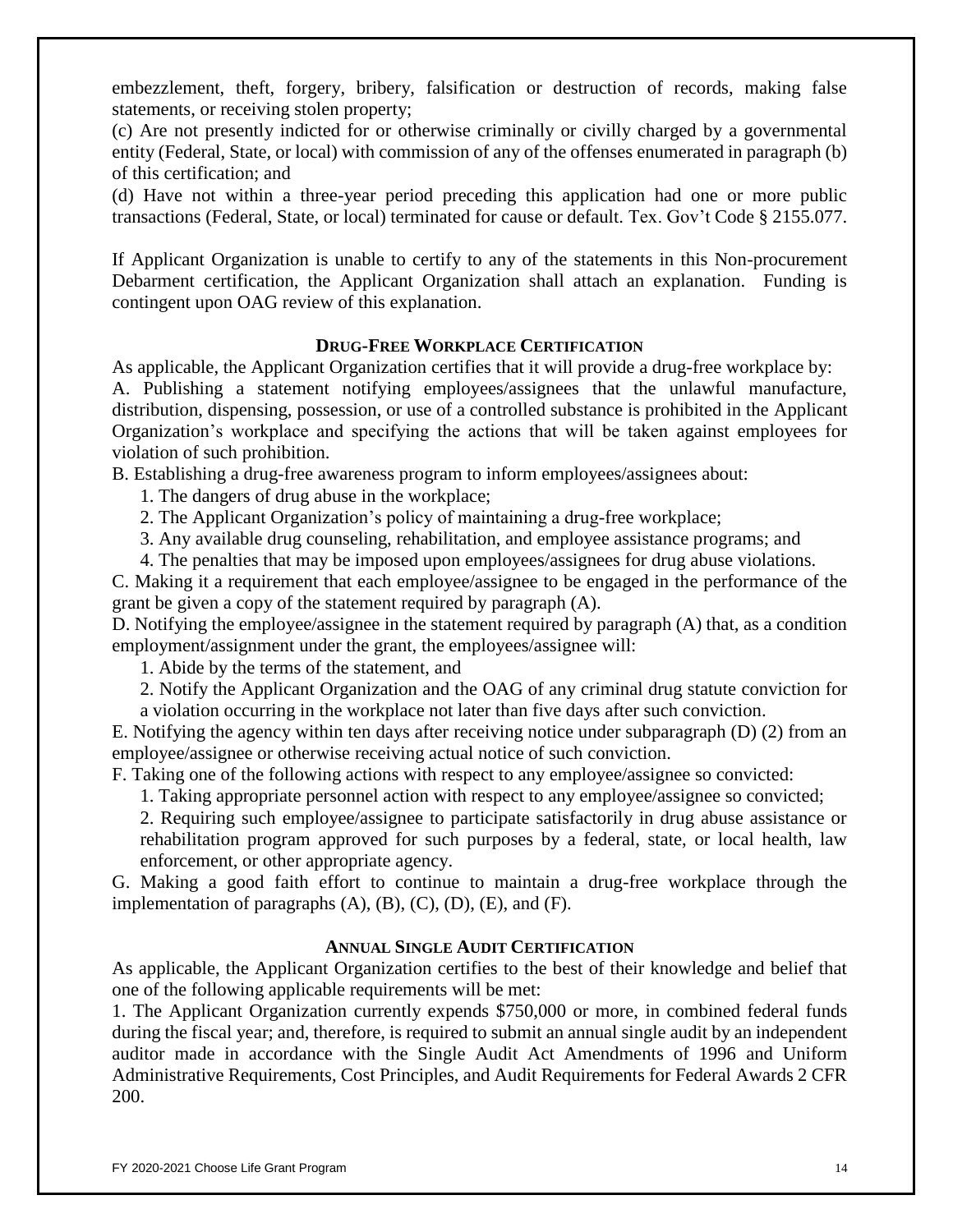2. The Applicant Organization currently expends \$750,000 or more in combined state funds during the fiscal year; and, therefore, is required to submit an annual Single Audit by an independent auditor made in accordance with the Uniform Grant Management Standards (UGMS).

3. The Applicant Organization currently expends less than \$750,000 in either federal or state funds during the fiscal year; and therefore is exempt from the Single Audit Act and cannot charge single audit costs to an OAG grant. Applicant Organization agrees that the OAG may require a limited scope audit as defined in Uniform Administrative Requirements, Cost Principles, and Audit Requirements for Federal Awards 2 CFR 200 and Uniform Grant Management Standards.

If this application is for funds in excess of \$25,000, the Applicant Organization certifies the following:

By submission of this proposal, that neither the Applicant Organization nor its principals are presently debarred, suspended, proposed for debarment, declared ineligible, or voluntarily excluded from participation in this transaction by any federal department or state agency.

If the Applicant Organization is unable to certify the above statements, the Applicant Organization has attached an explanation to this application.

#### **COMPLIANCE WITH ANNUAL INDEPENDENT FINANCIAL AUDIT FILING REQUIREMENT**

Upon request by the OAG, if the Applicant Organization is not required to provide an Annual Independent Financial Audit to any grantor, the Applicant Organization will file an Annual Compiled Financial Statement Report within three months of the end of its fiscal.

If the Applicant Organization is required to provide an Annual Independent Financial Audit to any grantor, the Applicant Organization assures that it will file an Annual Independent Financial Audit of the complete program and/or organization and management letter of the audit findings within nine months of the end of the fiscal year of the agency. An annual independent financial audit is a requirement for this OAG grant. The audit will meet Uniform Administrative Requirements, Cost Principles, and Audit Requirements for Federal Awards 2 CFR 200 and Uniform Grant Management Standards (UGMS) requirements. Additionally, the annual independent financial audit will meet Generally Accepted Government Auditing Standards (GAGAS) standards in the event a Single Audit is not required.

## **COMPLIANCE WITH UGMS AND THE APPLICABLE 2 CFR 200**

The Applicant Organization assures that it will follow the guidelines in the Uniform Grant Management Standards (UGMS). Both governmental entities as well as non-profit entities are required to follow UGMS guidelines.

As applicable, the Applicant Organization assures compliance with all Federal and state statutes and requirements, including, but not limited to, UGMS as well as Uniform Administrative Requirements, Cost Principles, and Audit Requirements for Federal Awards 2 CFR 200 titled Uniform Administrative Requirements, Cost Principles, and Audit Requirements for Federal Awards (Uniform Guidance).

#### **RETURN OF GRANT FUNDS IN THE EVENT OF LOSS OR MISUSE**

The Applicant Organization agrees that in the event of loss or misuse of the OAG funds, the Applicant Organization assures that the funds will be returned to the OAG in full.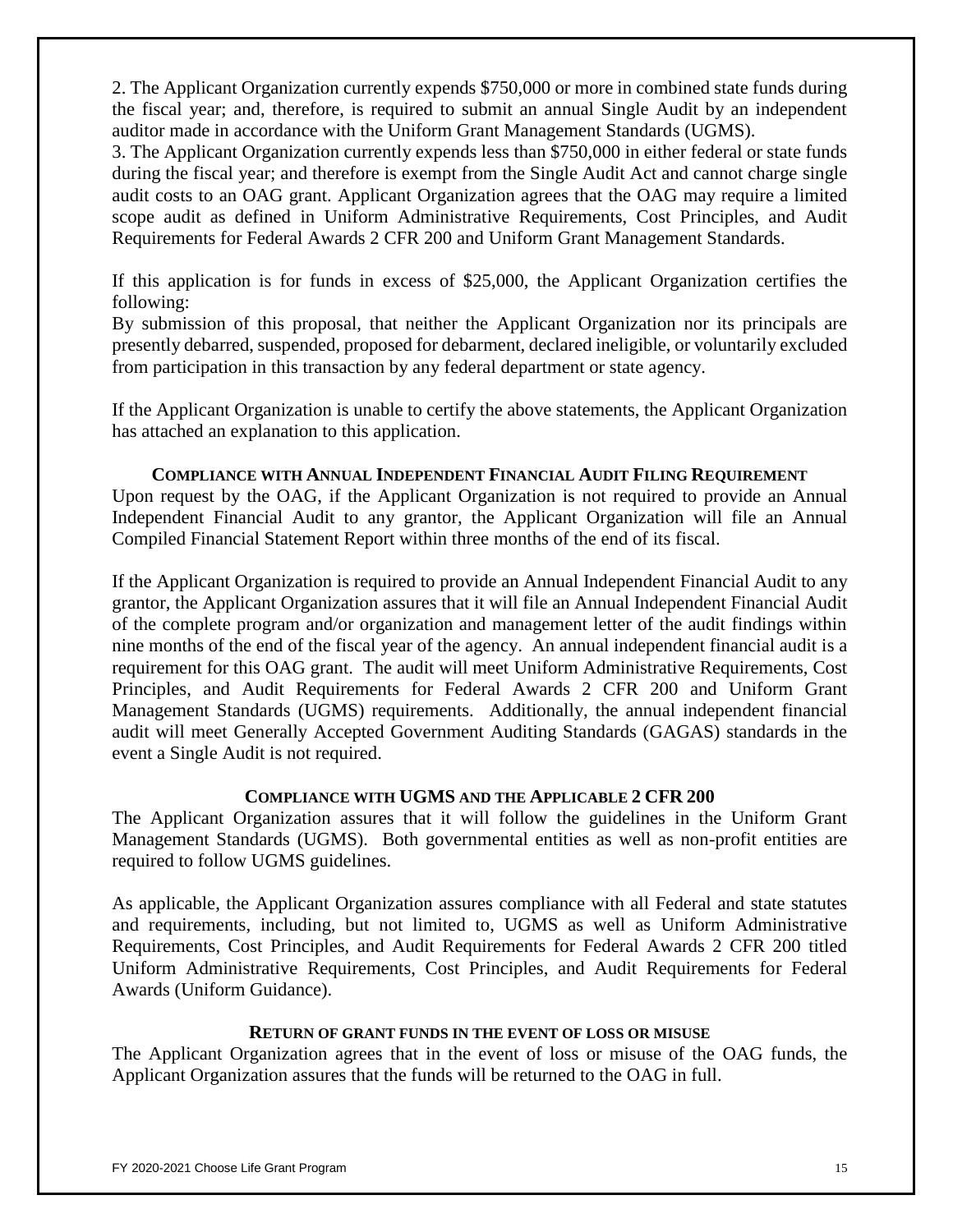#### **CONFLICT OF INTEREST**

The Applicant Organization assures that there is no conflict of interest that would preclude it from filing the Application or providing the services under this grant. By submitting this Application, Applicant Organization affirms that it has neither given, nor intends to give, at any time hereafter, any economic opportunity, future employment, gift, loan, gratuity, special discount, trip, favor, or service to a public servant or any employee or representative of same, at any time during the procurement process or in connection with this grant application, except as allowed under relevant state and federal law. The Applicant Organization further agrees that it will establish safeguards to prohibit its employees from using their positions for a purpose that constitutes or presents the appearance of personal or organizational conflict of interest or personal gain. The Applicant Organization shall operate with complete independence and objectivity without actual, potential, or apparent conflict of interest with respect to the activities conducted under this grant.

Without diminishing the provisions of the prior paragraph, the Applicant Organization assures that as a grantee, grantee personnel, members of a grantee board or governing body, or other persons affiliated with the grant project shall not participate in any proceeding or action where grant funds personally benefit, directly or indirectly, the individuals or their relatives unless otherwise provided by law as applicable under Texas Government Code, Chapter 225. For the purposes of this provision, "relatives" means persons related to the individual within the third degree by consanguinity or within the second degree by affinity, as determined by Chapter 573 of the Government Code. Grant personnel and officials must avoid any action that results in or creates the appearance of using their official positions for private gain; giving preferential treatment to any person; losing independent judgment or impartiality; making an official decision outside of official channels; or adversely affecting the confidence of the public in the integrity of the program or the OAG.

#### **AUTHORITY TO FILE APPLICATION**

The Applicant Organization has the authority or will receive the appropriate authority by the Applicant Organization's governing body to file the Application, including the authority to agree to the assurances and certifications contained herein.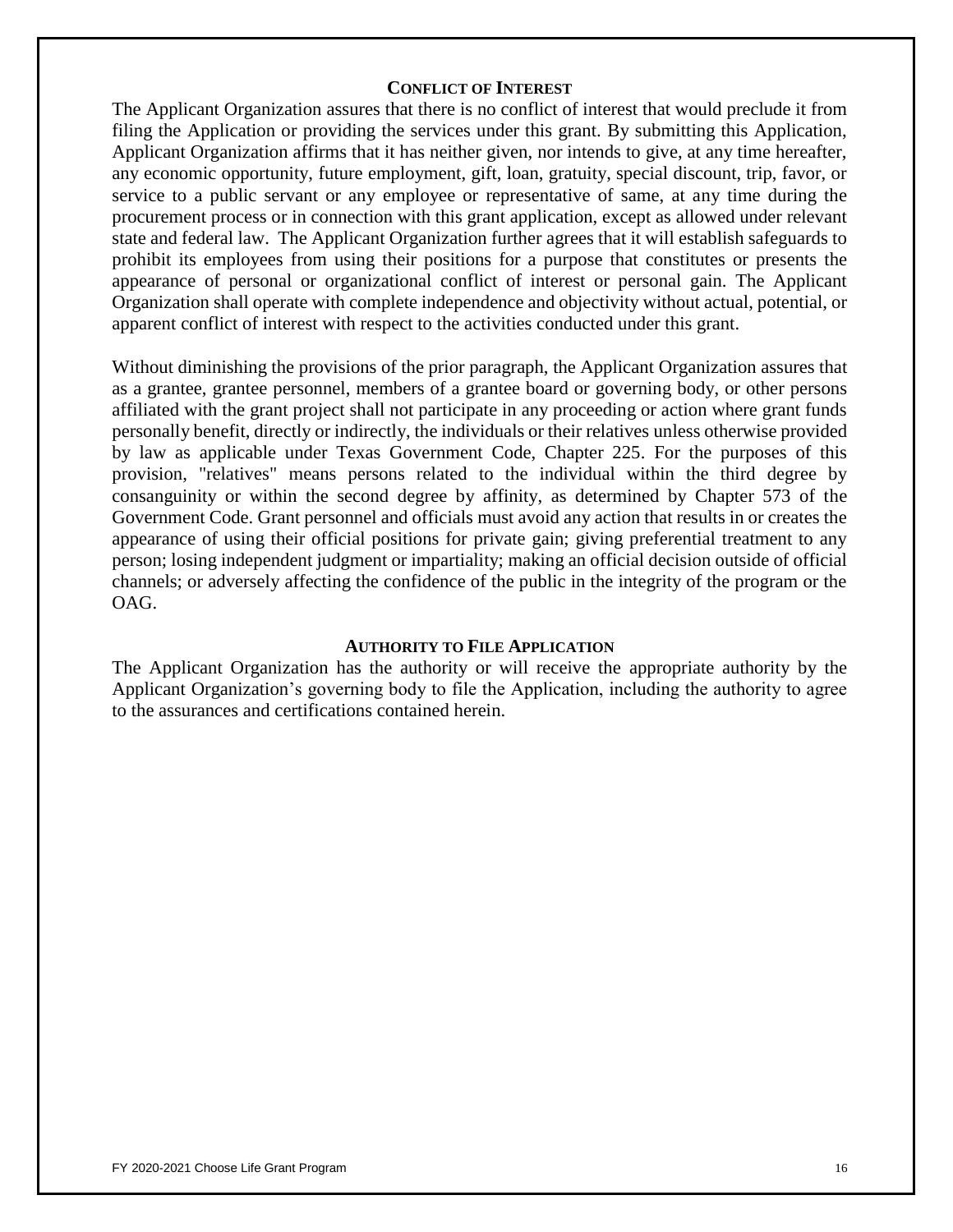# **V. REQUIRED DOCUMENTS FOR SUBMISSION OF APPLICATION**

## **APPLICATION**

• The Application must be submitted via GOALS

**Attachment A** is the "AFFIDAVIT OF ELIGIBILITY" and can be found at the end of this Application Kit.

- **This Attachment must be signed, notarized and uploaded at the time the Application is submitted to the OAG.**
- **Applications that are received by the OAG without this Attachment will not be considered or funded by the OAG.**

**Attachment B** is the "RESOLUTION OF GOVERNING BODY" and can be found at the end of this Application Kit.

- This Attachment must be signed and uploaded at the time the Application is submitted to the OAG, unless the timing of the Application due date and requirements of the governing body prevent it from reviewing and approving the Resolution, in which case it may be submitted to the OAG at a later date.
- Applicant Organization may use the form provided or a form with the same components included.

**JOB DESCRIPTIONS (IF REQUESTING PERSONNEL)** are required for each position requested in the proposed budget.

 Job descriptions (if applicable) must be uploaded with the Application under "Upload Additional Documents". Should the Applicant request funding for Personnel, missing job descriptions may impact the Applicant's funding.

**THE APPLICANT SHOULD UPLOAD "ATTACHMENT A", "ATTACHMENT B", AND JOB DESCRIPTION(S) (IF REQUESTING PERSONNEL) IN EACH OF THE CORRESPONDING "TASKS" LOCATED ON THE MAIN PAGE OF YOUR APPLICATION.**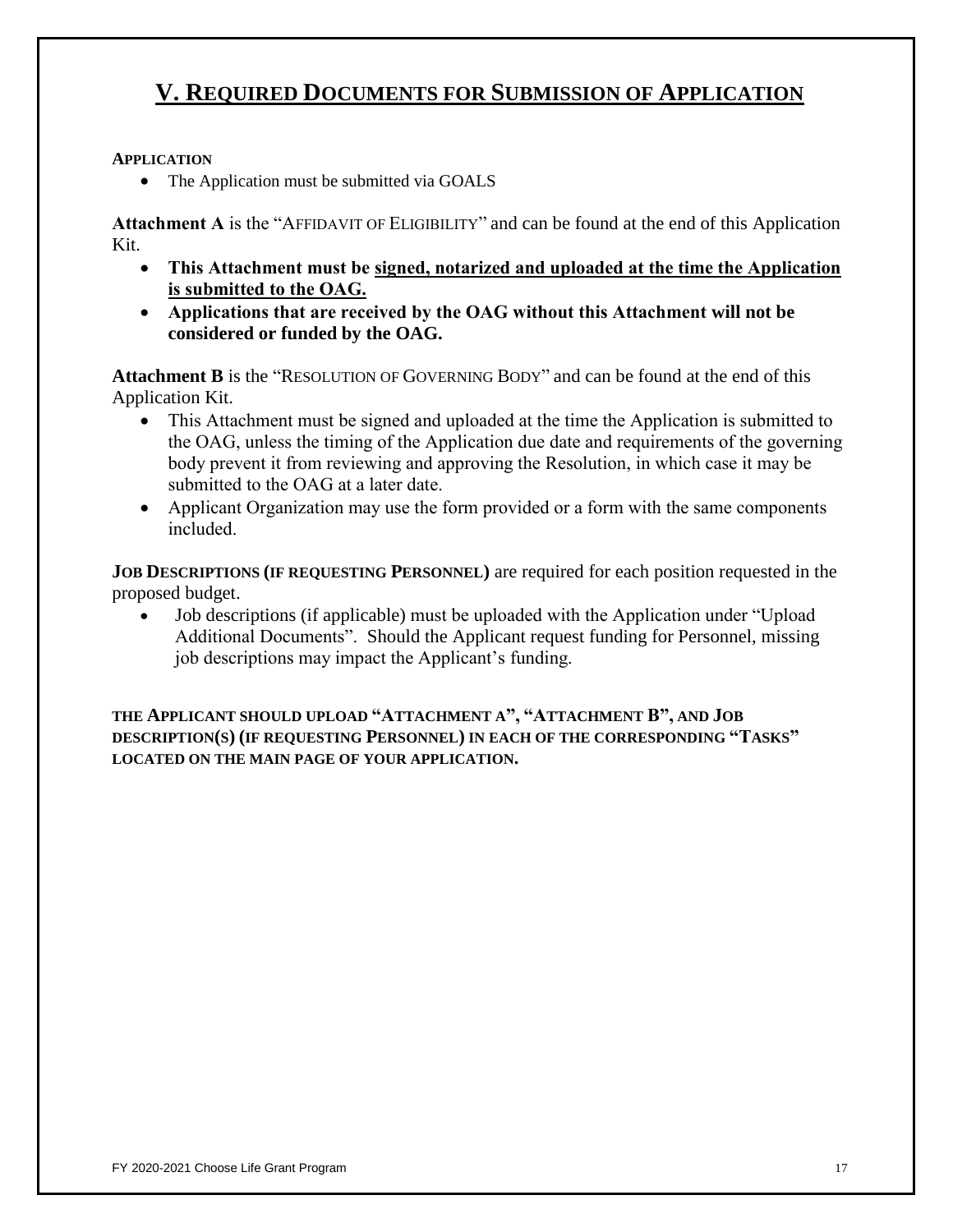# **ATTACHMENT A — REQUIRED**

# **REQUIRED TO BE SUBMITTED WITH THE APPLICATION BY 11:59 P.M CDT, FRIDAY JUNE 21, 2019, OR THE APPLICATION WILL NOT BE CONSIDERED.**

## **AFFIDAVIT**

**STATE OF TEXAS § §**

**COUNTY OF §**

#### **I, \_\_(((NAME)))\_\_\_\_\_\_\_\_\_\_\_\_\_\_\_\_\_\_\_\_\_\_\_\_\_\_\_, \_\_(((POSITION)))\_\_\_\_\_\_\_\_\_\_\_OF, \_(((LEGAL NAME OF APPLICANT ORGANIZATION)))\_DO HEREBY CERTIFY UNDER PENALTY OF PERJURY AS FOLLOWS:**

(1)I am authorized to submit the foregoing application on behalf of (((name of organization))) for a grant under the Choose Life Grant Program.

(2) I have read and understand the Certifications and Assurances contained in the Application Kit.

(3) I understand that a Resolution of the Governing Body of (((name of organization))) as described in

ATTACHMENT B must be submitted before this application for a grant may be approved.

(4) (((name of organization))):

- (a) is an organization that provides services in this state and is exempt from federal income taxation under Section 501(a), Internal Revenue Code of 1986, by being listed as an exempt charitable organization under Section  $501(c)(3)$  of that code;
- (b) provides counseling and material assistance to pregnant women who are considering placing their children for adoption;
- (c) does not charge for services provided;
- (d) does not provide abortions or abortion-related services or make referrals to abortion providers;
- (e) is not affiliated with an organization that provides abortions or abortion-related services or makes referrals to abortion providers; and
- (f) does not contract with an organization that provides abortions or abortion-related services or makes referrals to abortion providers.

(5) To the best of my knowledge and belief all information contained in the foregoing application for a grant under the Choose Life Program is true and correct.

(6) I understand that failure to comply with the requirements of the Choose Life Grant Program may result in the cancellation of any grant that may be awarded.

| Signature                                                                                                                                   |  |
|---------------------------------------------------------------------------------------------------------------------------------------------|--|
| <u> 1980 - Jan James James James James James James James James James James James James James James James James J</u><br><b>Printed Name</b> |  |
|                                                                                                                                             |  |
| ş<br><b>State of Texas</b>                                                                                                                  |  |
|                                                                                                                                             |  |
| Subscribed and sworn before me this ___day of ________, 20____.                                                                             |  |
|                                                                                                                                             |  |
|                                                                                                                                             |  |
| (Seal)                                                                                                                                      |  |

FY 2020-2021 Choose Life Grant Program 18